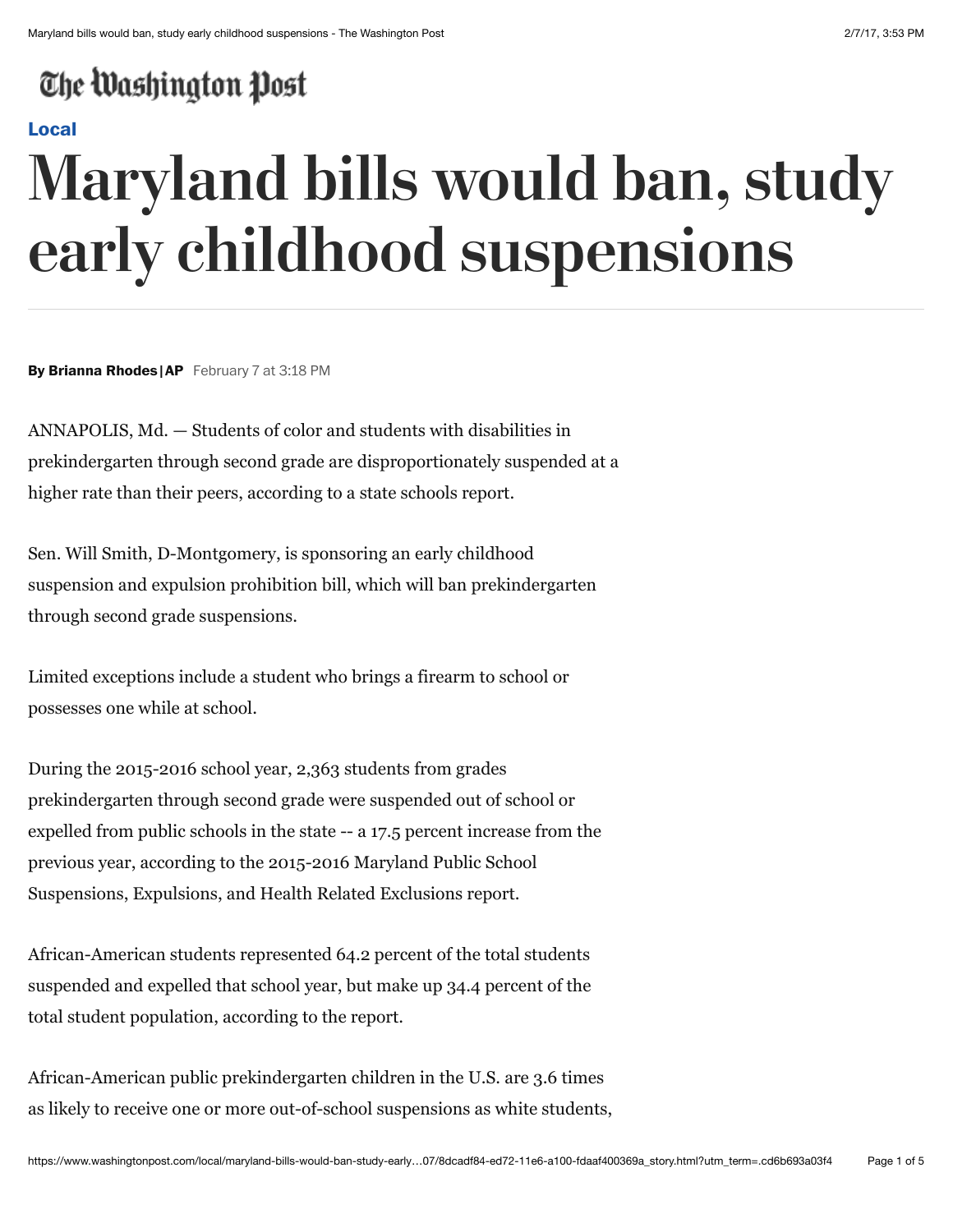according to a U.S Department of Education Office for Civil Rights 2016 report.

Also, students with disabilities represented 25.5 percent of all out-of-school suspensions and expulsions, but represented 11.9 percent of the total school population statewide, according to the Maryland schools report.

Members of the Maryland Black Caucus announced in early January that one of their main priorities for the year was to ban pre-K suspensions because the practice disproportionately affects children of color and students with disabilities in the state.

"When you look at the data that was presented to us, overwhelmingly those students who are suspended are students of color and I don't believe that any students ought to be suspended at such a young age," said Delegate Cheryl Glenn, D-Baltimore, chair of the black caucus. "There needs to be ample amount of services. That's a horrible way to start the education of our young people."

Smith said that the legislation will mandate a strong look at the policies and practices that suspend young and vulnerable students, and make an effort to prohibit the practice.

Students are mostly likely being suspended for threats, disrespect, disruption, fighting, and hitting a teacher, Smith said.

Smith also said that suspensions are more prevalent in Baltimore City and Prince George's County and implicit bias also contributes to the number of suspensions.

"It doesn't mean that students of color are acting out necessarily, but there are implicit biases that all of us carry and it shows that basically that the teachers were paying more attention to students of color," Smith said.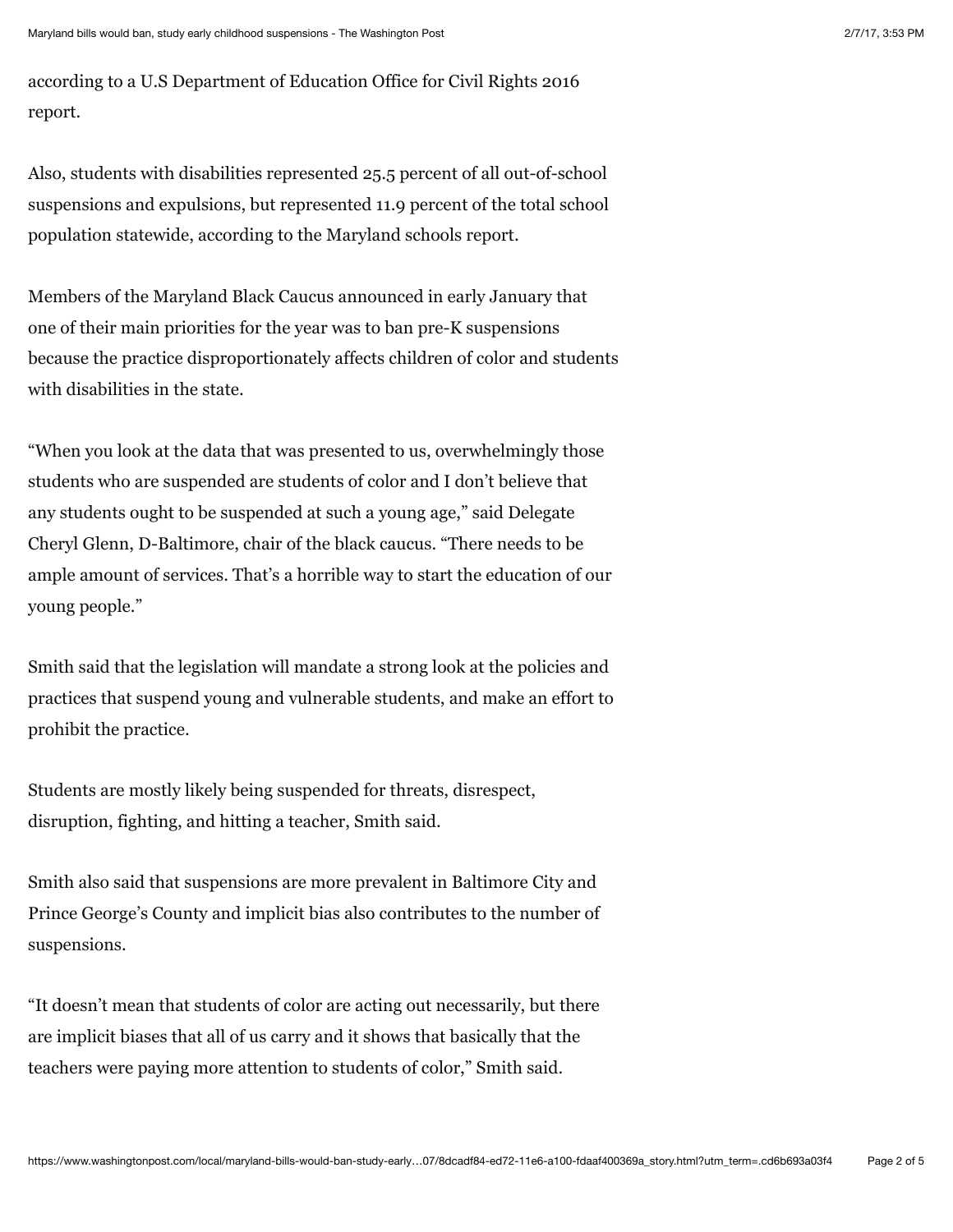Studies show that children suspended at an early age are at a greater risk of being suspended again later in their educational career.

These experiences can lead to disengagement from school, antisocial behaviors, academic failure, and entry to a school-to-prison pipeline, according to the American Bar Joint Task Force on Reversing the School-To-Pipeline 2016 report from the University of Florida.

"All of the studies show that when you are suspended out of school, you're going to have the propensity to have more behavioural problems and you're missing out on academic enrichment," Smith said. "Also, especially for families who have lesser means, it's going to be a strain to accommodate that suspension out of school because parents will have to take time out of work."

"The students could be abused or even homeless," Glenn said. "The children may be hungry. All kinds of issues our students face. Don't suspend them or kick them out of school. You might be sending them into the same problematic situation that's making them act out in school."

Smith suggested developing resources and restorative practices that will replace suspensions, such as counseling.

Similar legislation has passed in California, Connecticut, New Jersey and Oregon.

In a related measure, Sen. Barbara Robinson, D-Baltimore proposed legislation for a state task force to study African-American prekindergarten students' suspension rates.

#### **Local Headlines newsletter**

Daily headlines about the Washington region.

**Sign up**

The study would determine whether African-American students are suspended at a higher rate in prekindergarten than students of other races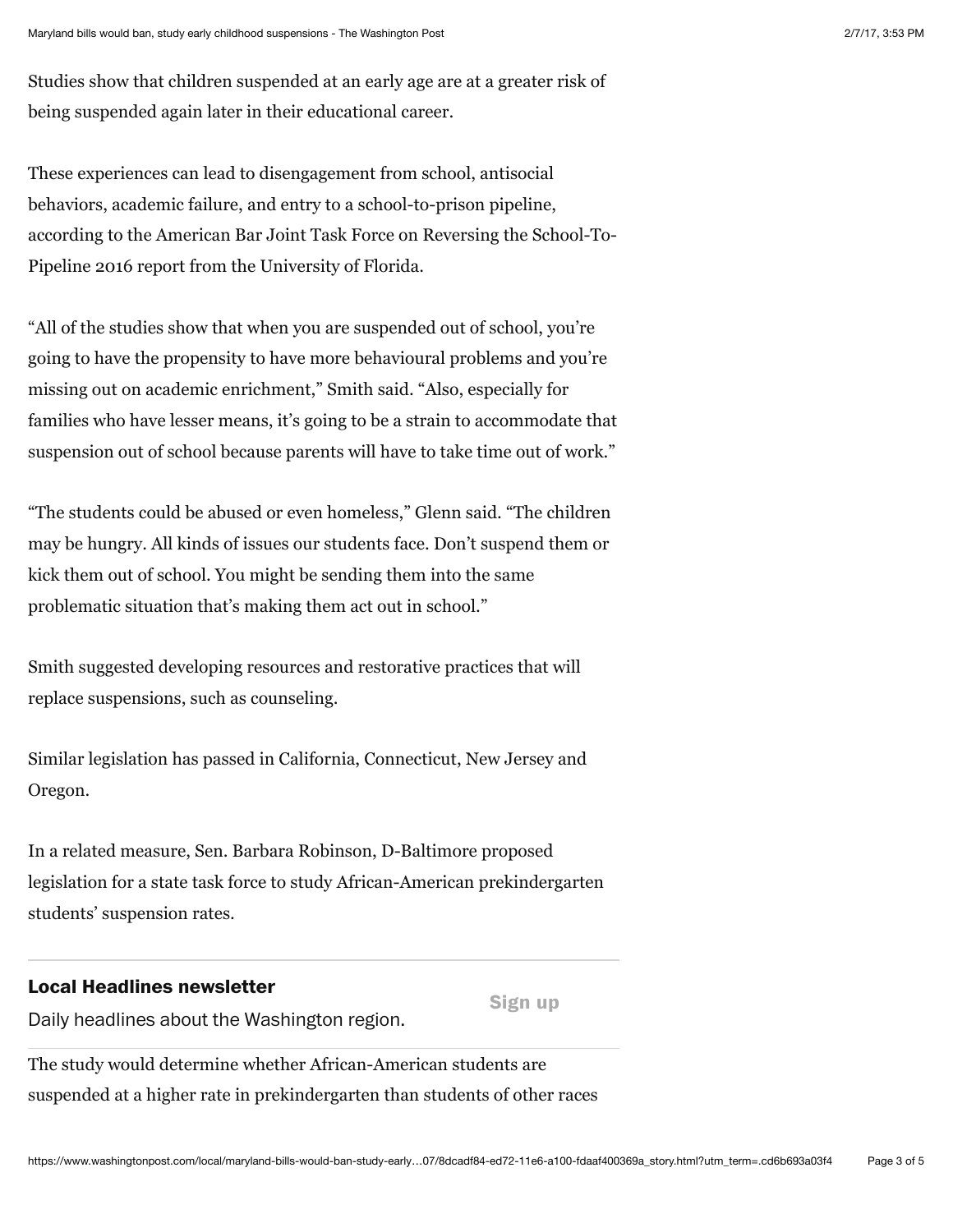and, if so, the reasons and measures that are needed to address the issue.

Robinson's legislation could justify whether suspensions for younger students should be banned if the study shows that it significantly affects African-American children.

Since Smith presented the bill to the Maryland Black Caucus over the summer, he has received support from other organizations, including individuals in the disability community, teachers unions, the NAACP, and school superintendents, he said.

"We've worked on this issue all summer and I think we're going to have a good product and a bill...and make a significant impact," Smith said.

Copyright 2017 The Associated Press. All rights reserved. This material may not be published, broadcast, rewritten or redistributed.

### PAID PROMOTED STORIES



**[15 Cars That Just](http://www3.forbes.com/business/15-new-cars-to-avoid/?utm_campaign=cars-to-avoid&utm_source=Outbrain&utm_medium=referral&utm_content=0032594b28fb45a9665780cda86025dc93&) Aren't Worth Getting New** Forbes



**[The Absolute Best](https://www.brooklinen.com/pages/business-insider-outbrain) Sheets You Will Ever Find. Period.** Business Insider



[Recommended by](https://www.outbrain.com/what-is/default/en)

**["Shark Tank" Star's](https://www.bills.com/shark-tank-star-urges-homeowners-today-1?utm_term=barbindoorsclose.jpg_33a036_121916&utm_source=outbrain&utm_adgroup=Bills_BC_IMG_Desktop&utm_medium=0032594b28fb45a9665780cda86025dc93&utm_placement=0088118330fdc201d702cd9f0a82a27c24) Brilliant Tip On Paying Off Mortgage** Bills.com